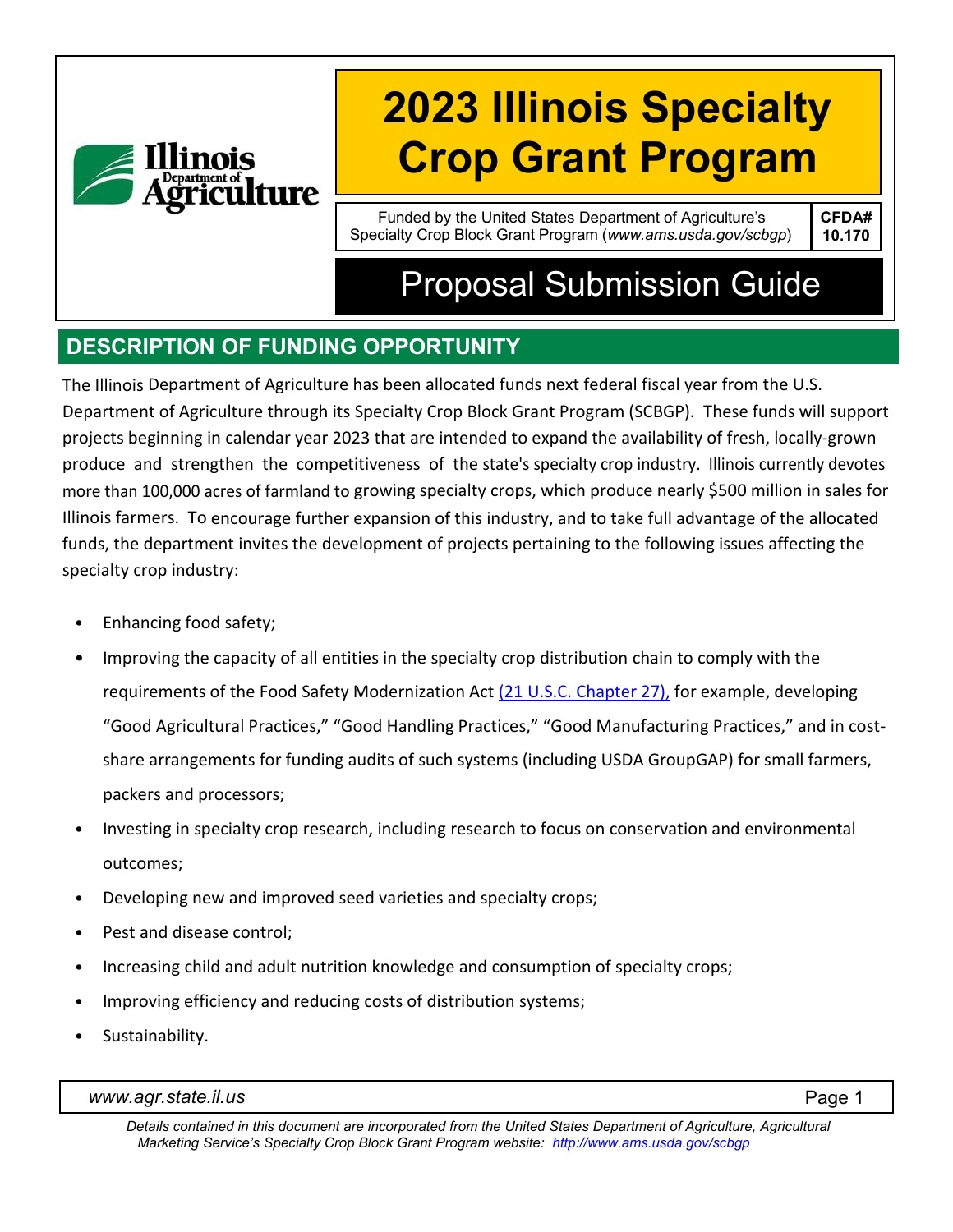

Grants will be awarded through a competitive review process that includes the use of an independent committee of stakeholders from the agricultural community. Project proposals are due April 15, 2022 at 4:00 p.m. Those selected for funding will be notified after their application has been approved by the USDA, which is anticipated in **September**. Work on the selected projects may begin Jan. 1, 2023, after contracts between the department and grantees have been signed.

## **ELIGIBILITY INFORMATION**

To be eligible for grant funding, a proposal must solely enhance the competitiveness of Illinois-grown specialty crops in domestic or foreign markets. Specialty crops are defined as fruits and vegetables, dried fruit, tree nuts and horticulture and nursery crops, including floriculture. For a complete list of eligible specialty crops, visit the USDA's SCBGP [website.](https://www.ams.usda.gov/services/grants/scbgp)

#### **ELIGIBILE APPLICANTS**

Proposals should describe how the project potentially impacts and produces measurable outcomes for either the entire specialty crop industry or public as opposed to a single organization, institution or individual. Grant funds will not be awarded for projects that solely benefit a particular commercial product or provide a benefit to a single organization, institution or individual. Single organizations, institutions and individuals are encouraged to participate as project partners.

- Proposals will be accepted from non-profit organizations, producer organizations, government agencies, universities and other organizations related to Illinois' specialty crops industry.
- Proposals cannot be accepted from individuals, individual producers, for-profit businesses or commercial entities **unless** the project is focused on research, education, demonstration or in some way benefits the entire specialty crop industry.
- Grant funds will not be awarded for projects that solely benefit a particular commercial product or provide a benefit or profit to a single organization, institution or individual.
- Projects must have a very strong information dissemination and outreach component where results from the project are shared with others so that others may benefit from the project.
- Proposals that involve collaboration or partnerships between producers, industry groups, academics, or other organizations are encouraged.
- Applicants may cooperate with any public or private organization involving agricultural development, research, and/or marketing to enhance Illinois' specialty crop industry.
- If two or more individuals or organizations propose a joint project, they must submit one application as co- applicants.

*Details contained in this document are incorporated from the United States Department of Agriculture, Agricultural Marketing Service's Specialty Crop Block Grant Program - Farm Bill website: <http://www.ams.usda.gov/scbgp>*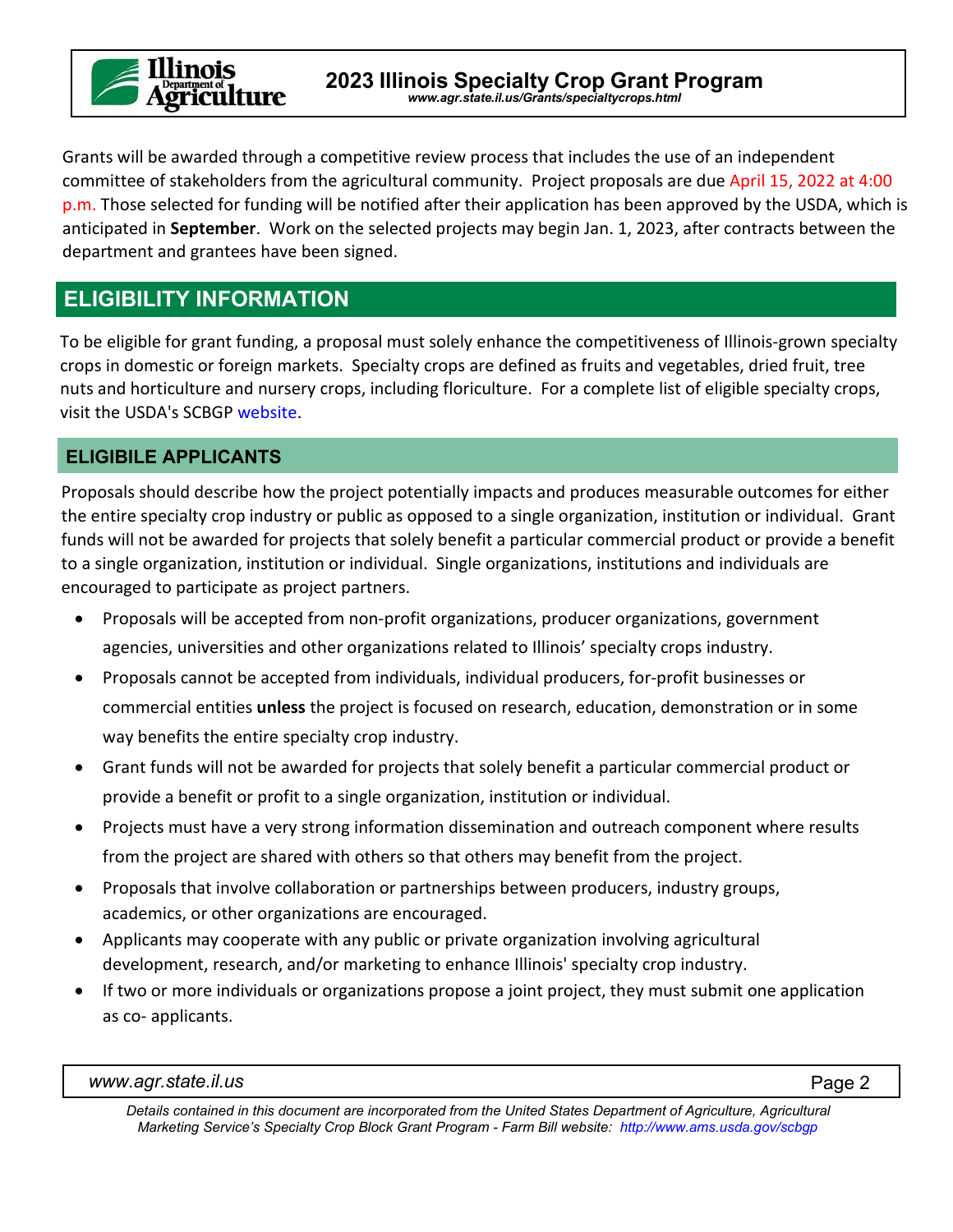

*[www.agr.state.il.us/Grants/specialtycrops.html](http://www.agr.state.il.us/Grants/specialtycrops.html)*

#### **EXAMPLES**

#### **ELIGIBLE PROJECTS**

- A State requests funding to contract with a university to conduct research on the feasibility of planting, cultivating, and growing a specialty crop in a particular area, the results of which can be shared with many growers throughout the State.
- A single grower requests funds to demonstrate the viability of organic small fruit production and partners with Cooperative Extension to publicize the working model of diversification to other regional growers.
- A single company requests funds to provide a viable pollination alternative to specialty crop stakeholders in the region, which currently does not have one.
- A non-profit organization requests funds to conduct an advertising campaign that will benefit their specialty crop members.
- A single farmer erects high tunnels on their property to extend the growing season of tomatoes and lettuce and conducts a field day and farm tour to encourage other small family farmers to adopt the production methods.

#### **INELIGIBLE PROJECTS**

- A company requests grant funds to purchase starter plants or equipment used to plant, cultivate and grow a specialty crop to make a profit, or to expand production of a single business or organization.
- A State requests grant funds to make grants to individual specialty crop businesses or roadside stands to promote their individual business.
- A non-profit organization uses grant funds to purchase produce and then sells that produce to other entities either at cost or at a higher price than the purchase price while competing with other private companies that sell produce in the area.
- A sole proprietor requests grant funds to redesign his logo in order to make his specialty crop valueadded product stand out at the local farmer's market.
- A single specialty crop organization requests grant funds to market its organization so that it can increase its membership.

*Details contained in this document are incorporated from the United States Department of Agriculture, Agricultural Marketing Service's Specialty Crop Block Grant Program - Farm Bill website:<http://www.ams.usda.gov/scbgp>*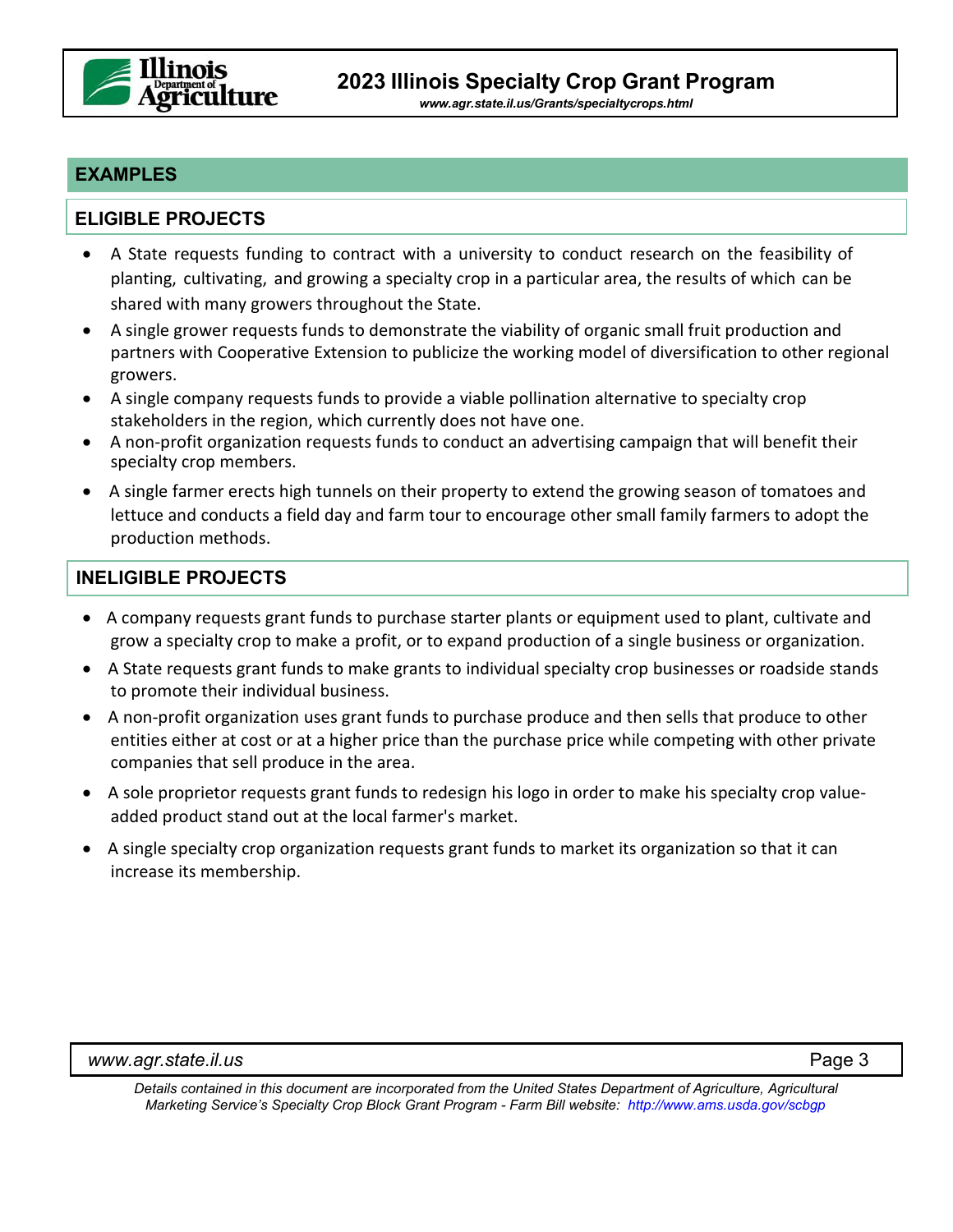

#### **PROJECTS MORE SUITABLE FOR OTHER FEDERAL GRANT PROGRAMS**

- Projects that support the increase of fruits and vegetables in the Supplemental Nutrition Assistance Program (SNAP) by providing incentives at the point of purchase and/or include technologies for benefit redemption systems should consider submitting those projects to the [Food Insecurity Nutrition](http://nifa.usda.gov/program/food-insecurity-nutrition-incentive-fini-grant-program)  [Incentive Grants Program.](http://nifa.usda.gov/program/food-insecurity-nutrition-incentive-fini-grant-program)
- Projects that support domestic farmers' markets, roadside stands, community-supported agriculture programs, agritourism activities, other direct producer-to consumer market opportunities, local and regional food business enterprises that process, distribute, aggregate, or store locally or regionally produced food products should consider submitting those projects to the [Farmers' Market Promotion](https://www.ams.usda.gov/services/grants/fmpp)  [Program](https://www.ams.usda.gov/services/grants/fmpp) an[d Local Food Promotion Program.](https://www.ams.usda.gov/services/grants/lfpp)
- Projects that support bio-based products and bioenergy and energy programs, including biofuels and other alternative uses for agricultural and forestry commodities, should visit th[e USDA energy website](http://www.usda.gov/energy/matrix/home) for information on how to submit those projects for consideration to the energy programs supported by USDA.

To demonstrate its impact on the competitiveness of an eligible specialty crop, projects *must* include at least one of the seven outcomes listed in the [SCBGP Evaluation Plan](https://www.ams.usda.gov/sites/default/files/media/SCBGPPerformanceMeasures.pdf) [\(Performance Measures Website\)](https://www.ams.usda.gov/services/grants/performance-measures)and at least one of the indicators listed in the selected outcome(s). Recipients cannot use grant funds to compete unfairly with private companies that provide equivalent products or services. They also cannot use funds to disparage the mission, goals, or actions of another organization.



#### **HOW TO SUBMIT AN APPLICATION**

All proposals must be sent in word or pdf

form to [agr.iscbg@illinois.gov](mailto:agr.iscbg@illinois.gov) by

April 15, 2022 4:00 pm.

*[www.agr.state.il.us](http://www.agr.state.il.us/)* Page 4

*Details contained in this document are incorporated from the United States Department of Agriculture, Agricultural Marketing Service's Specialty Crop Block Grant Program - Farm Bill website: <http://www.ams.usda.gov/scbgp>*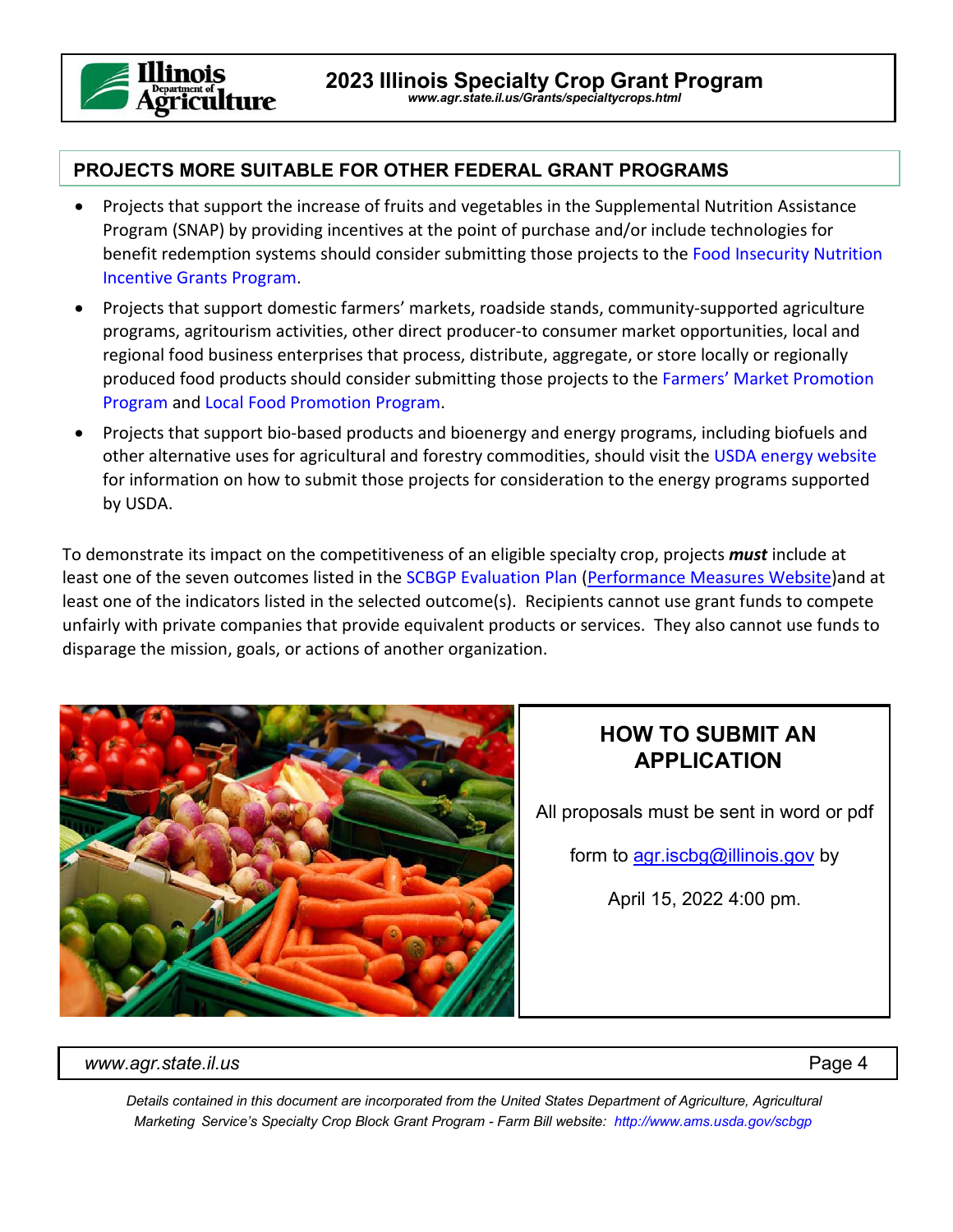

*[www.agr.state.il.us/Grants/specialtycrops.html](http://www.agr.state.il.us/Grants/specialtycrops.html)*

## **EXPENSES**

All costs must be associated with project activities that solely enhance the competitiveness of specialty crops. The program *does not* have a cost-sharing or matching requirement. However, in some cases applicants may need to propose cost-sharing or matching contributions to ensure all grant funds benefit only eligible specialty crops. Indirect costs are limited to 8 percent of the total funds provided per Sec. 101(k) [\(2\) of the Agricultural Act of 2014,](http://uscode.house.gov/view.xhtml?req=specialty+crop+block+grants&f=treesort&fq=true&num=0&hl=true&edition=prelim&granuleId=USC-prelim-title7-section1621)  [Public Law 113-79.](http://uscode.house.gov/view.xhtml?req=specialty+crop+block+grants&f=treesort&fq=true&num=0&hl=true&edition=prelim&granuleId=USC-prelim-title7-section1621) The list below summarizes the program's funding restrictions. It is not intended to be allinclusive. Applicants should consult the most recen[t USDA General Terms and Conditions f](https://www.ams.usda.gov/sites/default/files/media/FY2021_GD_TermsandConditions.pdf)or a complete list of eligible and ineligible expenses.

#### **ELIGIBLE EXPENSES**

- Compensation for Personnel Services
	- o Salaries, wages, and fringe benefits
- Consultant Services or Subcontractors
	- $\circ$  Costs of professional and consultant services rendered by persons who are members of a particular profession or possess a special skill.
- Materials and Supplies
	- $\circ$  Costs incurred for materials, supplies, and fabricated parts necessary to carry out the grant project. Purchased materials and supplies shall be charged at their actual prices, net of applicable credits.
- Equipment and other Capital Expenditures
	- o Lease/rental or depreciation costs
	- $\circ$  Capital expenditures for special purpose equipment are allowable as direct costs, provided that items with a unit cost of \$5000 or more have the prior approval of the USDA.
- Travel Costs
	- o Expenses for airfare, lodging, meals, mileage, parking, etc. are allowable if directly related to, and necessary for, grant activities, and accounted-for in the budget.
- Other Miscellaneous Costs
	- o For example: telephone, meetings, publications, etc.

#### **INELIGIBLE EXPENSES**

- Capital Expenditures for General Purpose Equipment, Buildings and Land (Equipment)
- Bad Debts
- Lobbying, Political and Other Governmental Activities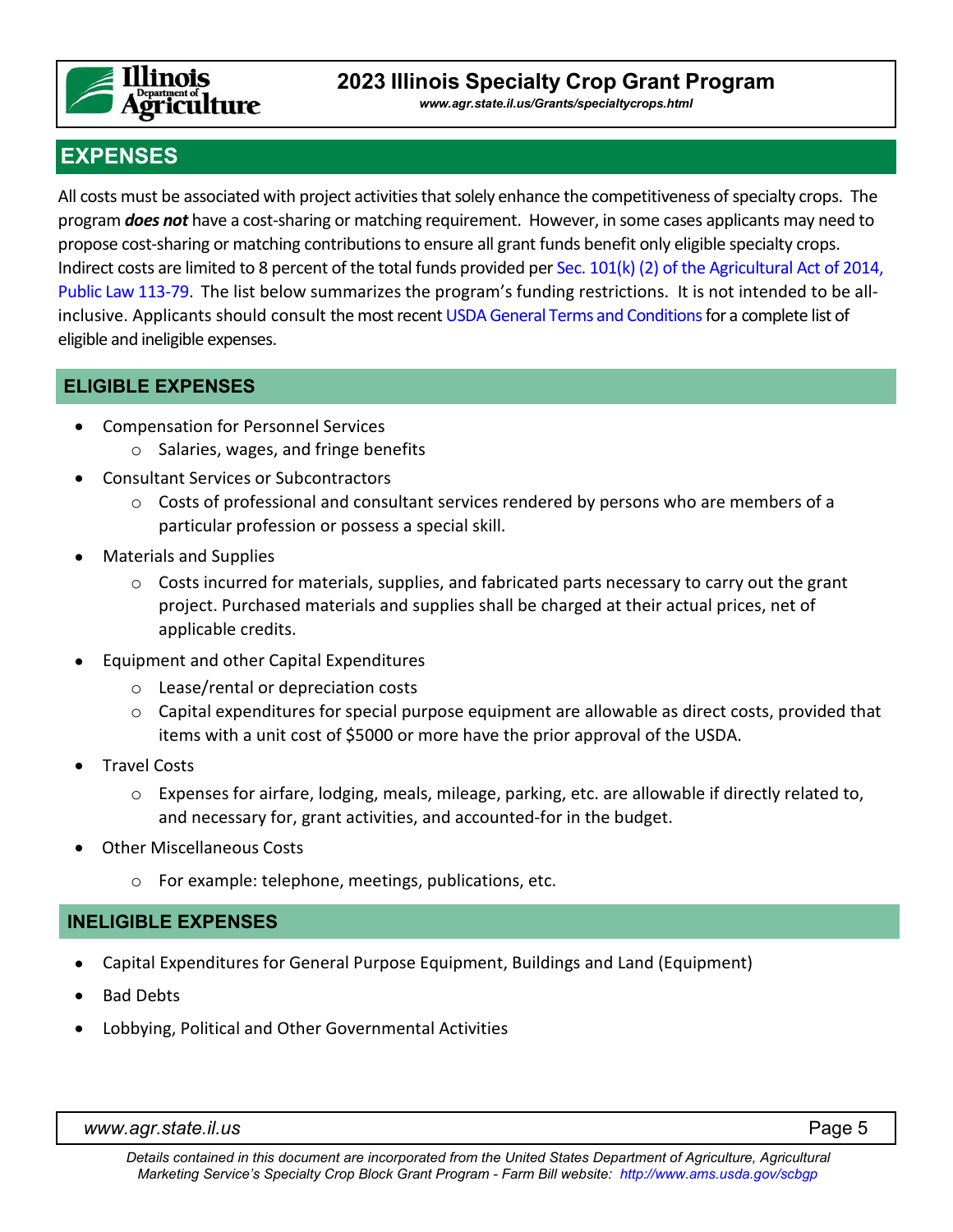

- Entertainment and Alcohol
	- o Alcoholic beverages except when the costs are associated with enhancing the competitiveness of wine grapes and prior approval is given from the awarding agency.
	- o Amusement, diversion, and social activities and any costs directly associated with such costs (such as tickets to shows or sports events, meals, lodging, rentals, transportation, and gratuities) are not allowed.
- Contributions to a contingency reserve or any similar provision
- Fines, penalties, damages, and other settlements resulting from violations (or alleged violations) of, or failure of the governmental unit to comply with, Federal, State, local, or Indian tribal laws and regulations
- Costs of goods or services for personal use of the governmental unit's employees regardless of whether the cost is reported as taxable income to the employees
- Organized fundraising, including financial campaigns, solicitation of gifts and bequests, and similar expenses incurred to raise capital or obtain contributions regardless of the purpose for which the funds will be used
- Costs of investment counsel and staff and similar expenses incurred to enhance income from investments
- Contributions or donations, including cash, property and services, made by the governmental unit, regardless of the recipient
- Grant funds shall supplement the expenditure of State funds in support of specialty crops grown in that State, rather than replace State funds

#### **APPLICATION REQUIREMENTS**

#### **Proposal Deadline: April 15, 2022 at 4:00 p.m.**

- Proposals must meet **all** specified requirements. Failure to follow and complete all requirements will result in the proposal not being considered for funding.
- Electronic submissions of proposals (Microsoft Word or PDF documents) will be the only form accepted.
	- o Submissions should be sent to [agr.iscbg@illinois.gov](mailto:agr.iscbg@illinois.gov)
	- o Please do not send scanned copies of your application.
- **Applications received after 4:00 p.m., April 15, 2022 will not be considered for funding.**
- All proposals, including the cover page, must be typed or computer generated.
- The acceptable font size for the narrative is 11 or 12 pitch. All margins should be set at 1 inch.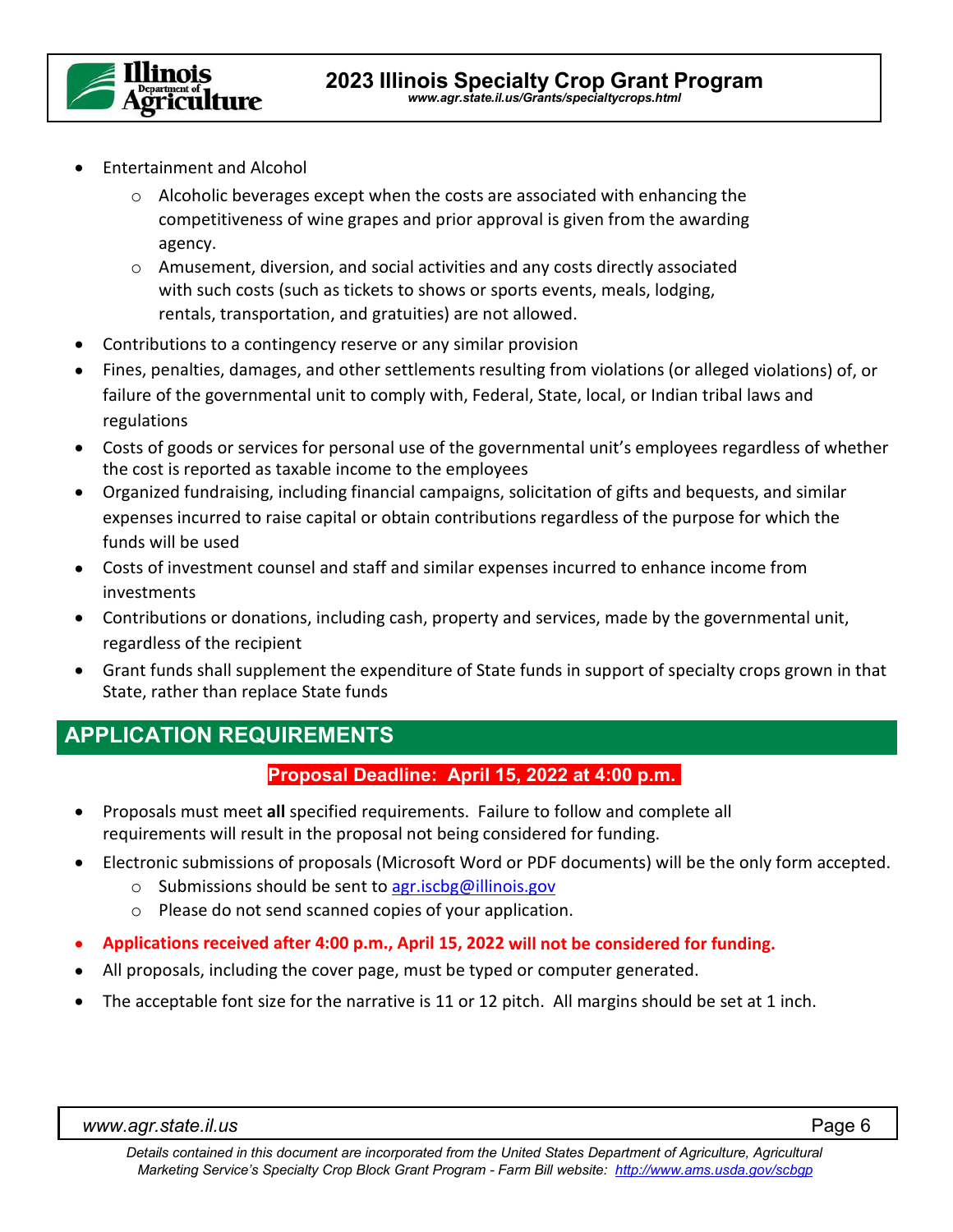

- The application cover page provided by the Department must be the first page of the proposal packet. Proposals should not include more than one cover sheet or instruction pages.
- Copies of the required proposal forms may be requested from the Illinois Department of Agriculture and also are available on the Illinois Department of Agriculture's [website.](http://www.agr.state.il.us/speciality-crop-grants/)
	- o Note: The forms are included in this packet, too.
- Applicants must include a W-9 form [\(http://www.irs.gov/pub/irs-pdf/fw9.pdf\)](http://www.irs.gov/pub/irs-pdf/fw9.pdf) with their packet.

## **APPLICATION REVIEW AND SELECTION PROCESS**

Grant proposals will be assessed by an internal review committee comprised of Illinois Department of Agriculture employees as well as an external review committee of representatives from throughout the agricultural community utilizing the "2023 Illinois Specialty Crop Grant Program, Proposal Packet Requirements, IDOA Internal Review Committee Questions and Scoring Criteria."

Selected proposals will be submitted to the United State Department of Agriculture for final approval as part of Illinois' State Plan Application.

If approved by the USDA for funding, the organization responsible for the successful project and the Department will enter into a grant agreement. By signing the document, the grantee will agree to 1) execute all aspects of the grant agreement according to applicable state and federal regulations (or as they may be later revised) and successive published regulations as appropriate; 2) complete activities outlined in the approved proposal, any approved revisions thereto, and the approved project budget; and 3) adhere to the SCBGP General Award Terms and Conditions as set forth within the grant agreement.

## **PROGRAM PAYMENTS**

Grantees will receive payments on a reimbursement basis and will be paid quarterly. The Project Coordinator identified in the USDA-approved Project Profile, or his or her fiscal agent, shall request reimbursements from the Department within thirty (30) days of the end of the quarter using a Department-provided template that categorizes expenditures according to their line item in the Grantee's approved budget.

Payment is dependent upon the Department receiving the requested funds from the USDA and the grantee having a certified W-9 on file with the Illinois Comptroller's Office. Any expenses incurred after September 29, 2025, the end of the grant term, will not be eligible for reimbursement.

The Department will require written justification if grant funds are not drawn down in the first year of the grant term and at reasonable intervals thereafter. It reserves the right to reduce or terminate the obligation of funds to a project without further cause unless the grantee commences a timely drawdown of funds.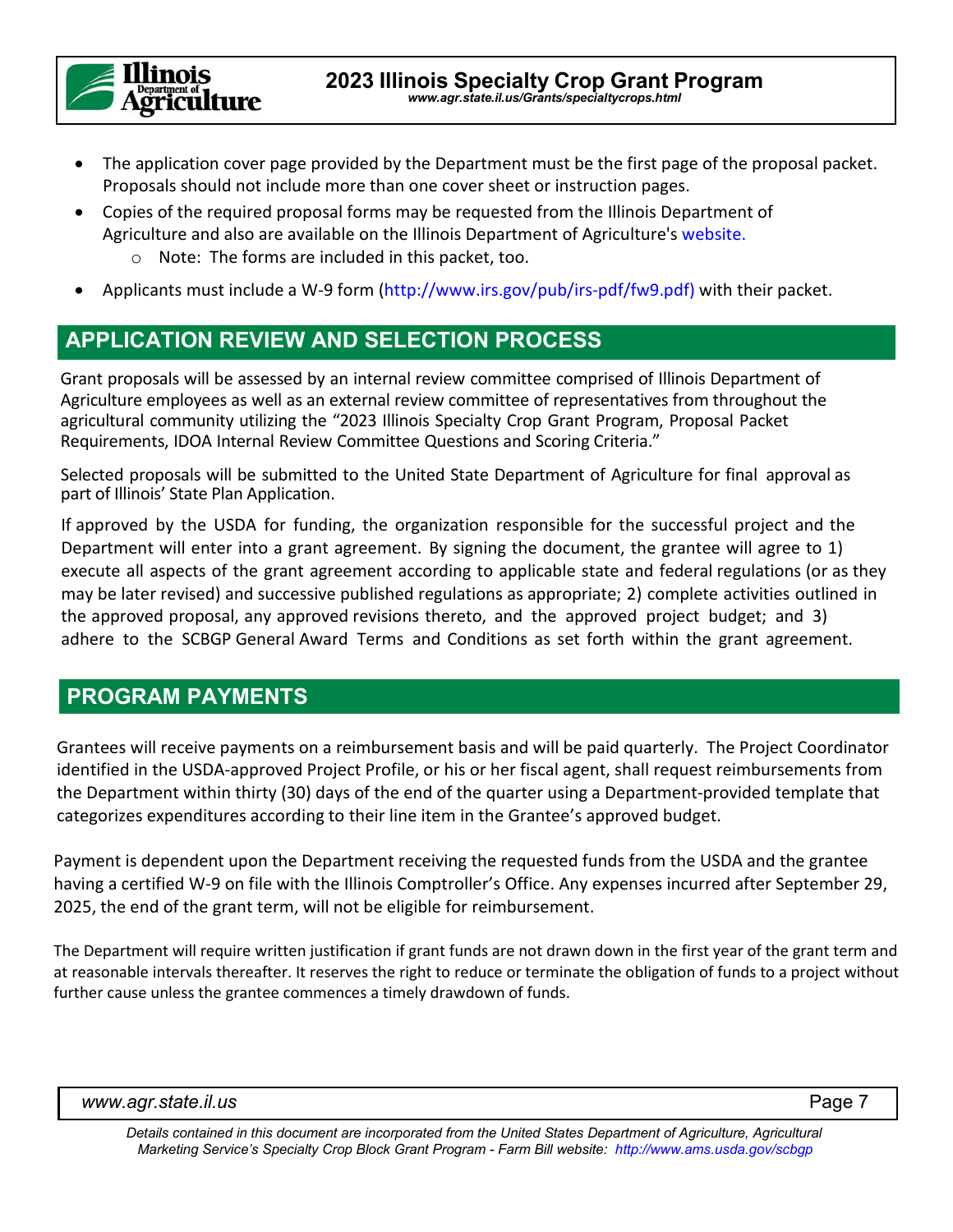

#### **REPORTING REQUIREMENTS**

Both interim and final performance reports are required to track the progress made toward the completion of each objective within the approved Project Profile. The frequency of the interim reports depends upon the method of payment chosen. Grantees that opt to receive cash advances are required to submit monthly progress reports, while grantees that opt to be reimbursed for project expenses need only to submit quarterly progress reports. All projects are required to submit a final performance report, regardless of the method of payment chosen, and may need to submit annual reports as well if their work spans more than one year.

*Interim Performance Reports* - Monthly performance reports are due no later than the end of the first, full week of the month after the period covered in the report. Quarterly performance reports are due no later than thirty (30) days after the end of each fiscal quarter. If the Grantee is unable, because of extenuating circumstances, to meet the appropriate filing deadline, the Grantee shall notify the Department and may request an extension of time in which to submit the report. The Department shall not withhold approval of such a request without good cause. However, only one extension of time is permitted per report. These interim report requirements will remain in place until such time as the required Final Performance Report is submitted to the Department. The Department will provide to the Grantee the format to be used for these reports, which will include the following information:

- A. A brief summary of the activities performed, and milestones achieved for each objective of the project.
- B. A description of any problems or delays that have been encountered as well as any favorable or unusual developments.
- C. An outline of future project plans.
- D. A narrative explaining the grant funds and matching contributions, if any, that have been expended on the project.

*Annual Performance Reports* - Annual Performance Reports are required if a grant period is more than one year in length and are due the first business day in December. A Grantee potentially could submit as many as two Annual Performance Reports, one in each of the first two years of their Agreement. In the third, and final, year of the Agreement the Grantee must complete and submit a Final Performance Report. If the grant period is one year or less, then only a Final Performance Report is required. The Annual Performance Report should cover only the most recent one-year period. The Department will provide the Grantee with a template for this report, which will include the same categories as the Interim Performance Report.

*Details contained in this document are incorporated from the United States Department of Agriculture, Agricultural Marketing Service's Specialty Crop Block Grant Program - Farm Bill website: <http://www.ams.usda.gov/scbgp>*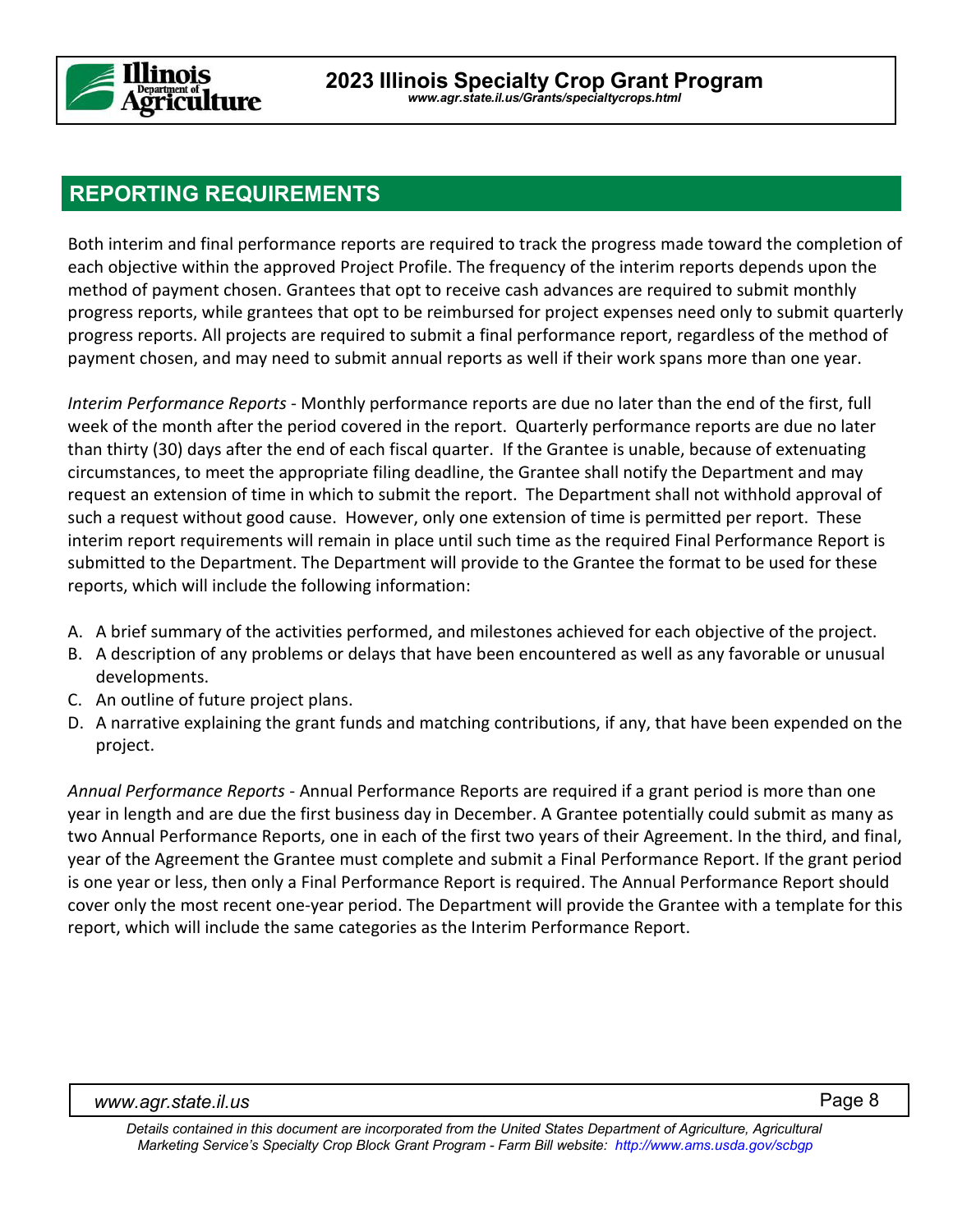## inois **Department of**<br>**griculture**

**2023 Illinois Specialty Crop Grant Program** *[www.agr.state.il.us/Grants/specialtycrops.html](http://www.agr.state.il.us/Grants/specialtycrops.html)*

*Final Performance Reports* - A final, written report describing the work performed and results obtained is due no later than 90 days after the end date of the grant Agreement, unless an extension has been granted. The Final Performance Report covers the entire grant period of the award and shall include the following sections: Project Summary, Project Approach, Goals and Outcomes Achieved, Lessons Learned, Beneficiaries, Contact Person and Additional Information. A budget worksheet that details all grant-funded expenditures also is a required component of the Final Performance Report, as are copies of source documentation such as invoices from grant-related expenditures.

Final Performance Reports are an important vehicle for sharing award findings with the public. Like with the Interim and Annual reports, the Department will provide a template to use for this report.

Grantees who do not submit the required performance reports, or who submit incomplete reports, may have funds withheld or be required to return previously distributed funds.

## **PROGRAM POLICIES**

The Illinois Department of Agriculture reserves the right to:

- Reject any or all proposals received.
- Request additional information on project proposals.
- Provide partial funding for a proposal that may be less than the full amount requested in the grant application.
- Require a good faith effort from the project sponsor to work with the Department subsequent to project completion to develop reporting data or implement the project results, where applicable.
- Withhold any payments that do not meet grant conditions.
- Require the refunding of any grant monies used for ineligible or unauthorized expenditures.

Grantees must:

- Agree to comply with all applicable federal, state and local laws, codes, regulations, rules and orders. The grant will be governed by and construed in accordance with the laws of the state of Illinois. Information submitted in the grant proposals is subject to Illinois law.
- Be accountable for all grant funds awarded.
- Maintain books, records, receipts and accounting procedures and practices sufficient to reflect all costs claimed to have been incurred for the performance of the grant agreement.
- Complete required reports that document all grant expenditures and activities. Failure to meet report deadlines can result in the Department terminating the grant agreement and requesting the refund of all grant monies from the grantee.

*Details contained in this document are incorporated from the United States Department of Agriculture, Agricultural Marketing Service's Specialty Crop Block Grant Program - Farm Bill website: <http://www.ams.usda.gov/scbgp>*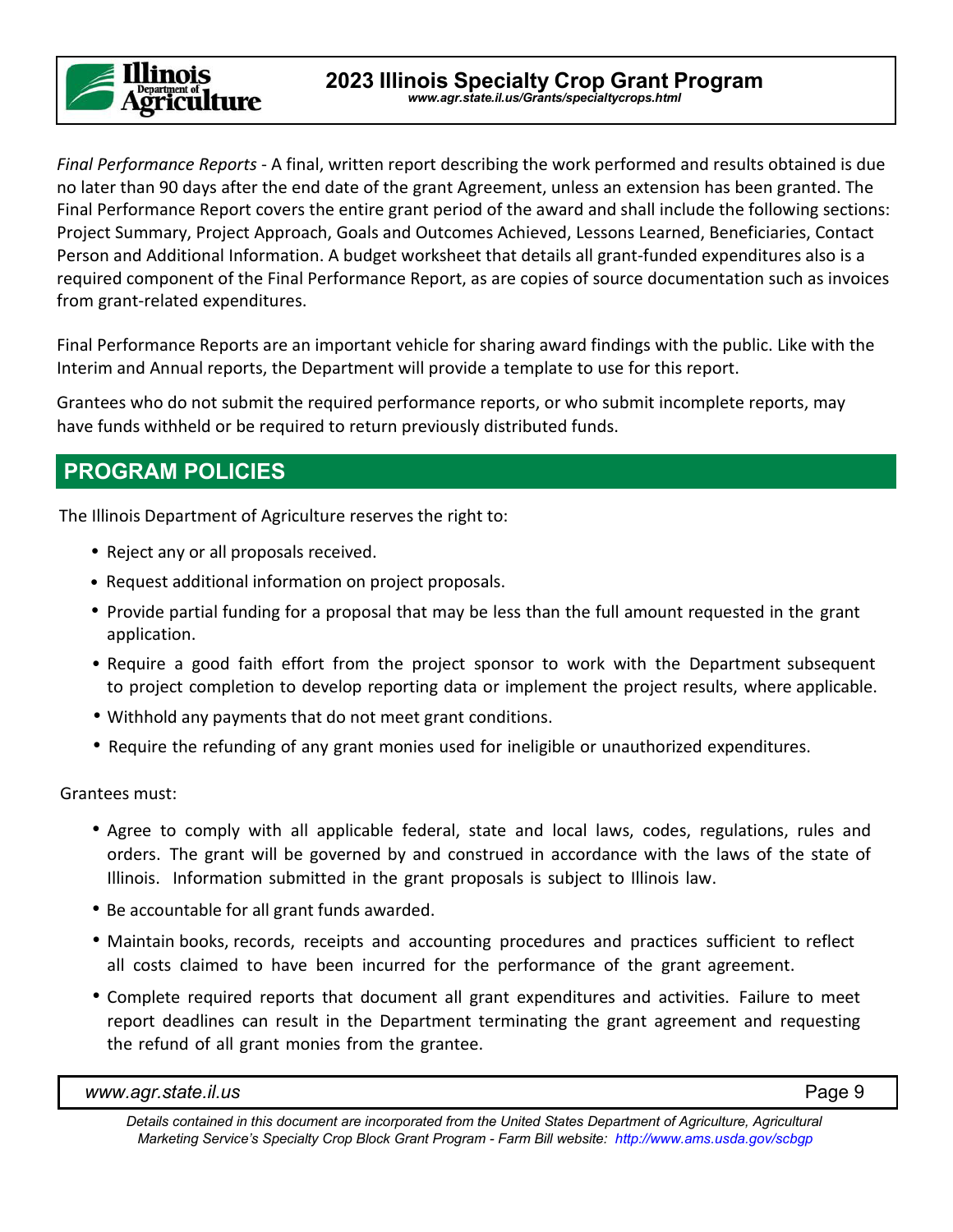

- Make receipts, books, and records available for audit or examination as specifically outlined in the grant agreement.
- Obtain prior approval from the Department, which will notify USDA, to reallocate budget funds between categories if a material change (20 percent of the total grant amount or greater) is needed during the project period.

#### **LEGISLATIVE AUTHORITY**

Legislative authority is provided under section 101 of the Specialty Crops Competitiveness Act of 2004 (7 U.S.C. [1621 note\)](http://uscode.house.gov/view.xhtml?req=(title:7%20section:1621%20edition:prelim)%20OR%20(granuleid:USC-prelim-title7-section1621)&f=treesort&edition=prelim&num=0&jumpTo=true) and amended under section 10010 of the Agricultural Act of 2014, Public Law 113-79 (the Farm Bill). SCBGP is currently implemented under [7 CFR part 1291](https://www.federalregister.gov/articles/2009/03/27/E9-6816/specialty-crop-block-grant-program-farm-bill) (published March 27, 2009; 74 FR 13313).

#### **USDA ADMINISTRATIVE REQUIREMENTS**

Awards issued under this announcement are subject to the *Uniform Administrative Requirements, Cost Principles, and Audit Requirements for Federal Awards* of [2 CFR part 200](http://www.ecfr.gov/cgi-bin/retrieveECFR?gp=&SID=27767ced17852a0f709e351009375919&n=pt2.1.200&r=PART&ty=HTML#_top) as implemented by the USDA under [2](http://www.ecfr.gov/cgi-bin/text-idx?SID=3f25ca1f21583e03b13f595d0d9c518d&tpl=/ecfrbrowse/Title02/2chapterIV.tpl)  [CFR part 400](http://www.ecfr.gov/cgi-bin/text-idx?SID=3f25ca1f21583e03b13f595d0d9c518d&tpl=/ecfrbrowse/Title02/2chapterIV.tpl) and the most recent [SCBGP General Award Terms and Conditions.](https://www.ams.usda.gov/sites/default/files/media/FY2021_GD_TermsandConditions.pdf) An application funded with the release of Federal funds through a grant award does not constitute, or imply, compliance with Federal regulations. Grant recipients and subrecipients are responsible for ensuring that their activities comply with all applicable Federal regulations.

#### **DUNS NUMBER REQUIREMENT**

Applicants, except for individuals, must have a Data Universal Number System (DUNS) number at the time of application. A DUNS number is a unique number established and assigned by Dun and Bradstreet, Inc., to identify organizations. *On April 4, 2022,* the Federal government will stop using DUNS and start using a Unique Entity Identifier created in SAM.gov. For more information, please visit gsa.gov/entityid.